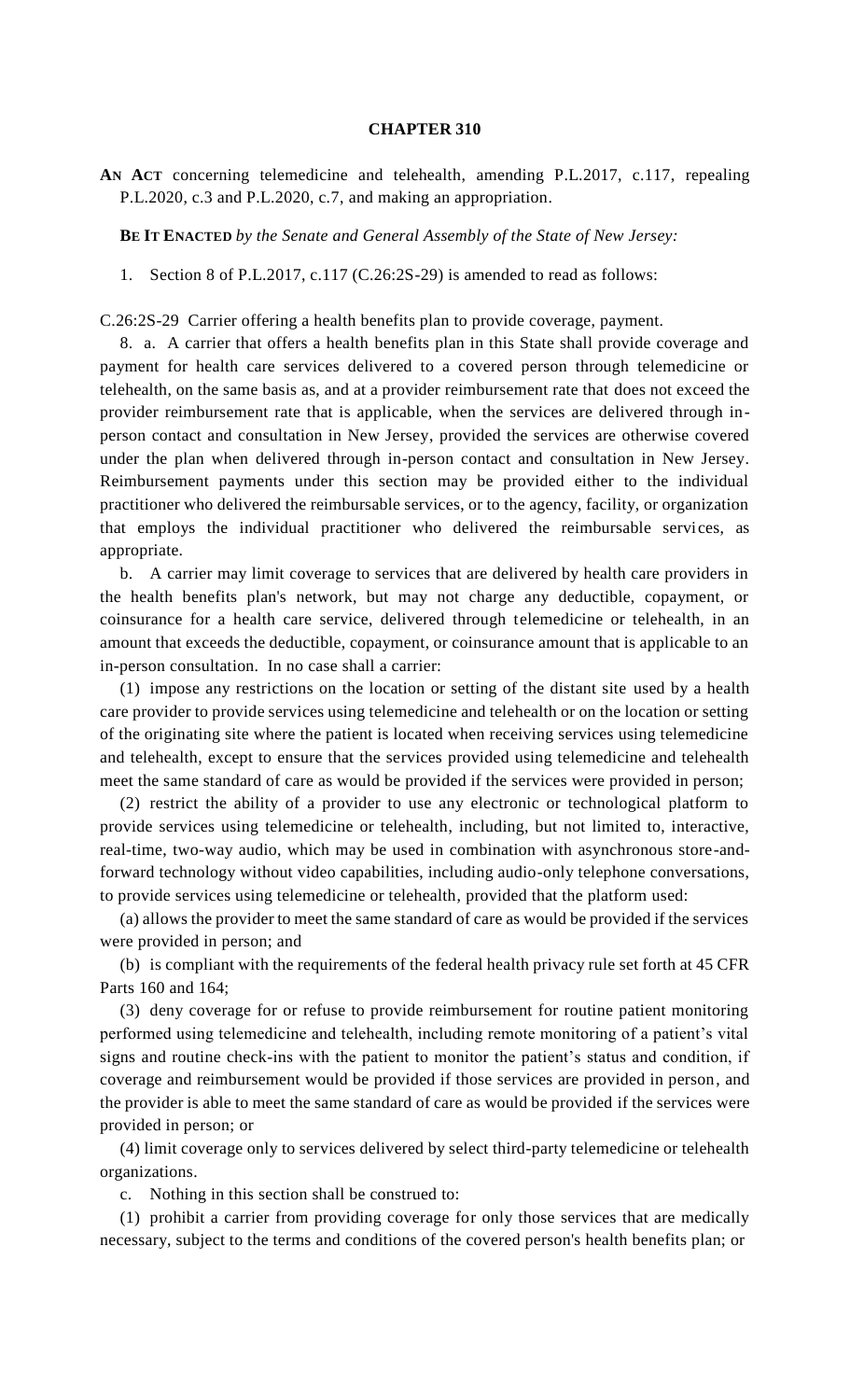(2) allow a carrier to require a covered person to use telemedicine or telehealth in lieu of receiving an in-person service from an in-network provider.

d. The Commissioner of Banking and Insurance shall adopt rules and regulations, pursuant to the "Administrative Procedure Act," P.L.1968, c.410 (C.52:14B-1 et seq.), to implement the provisions of this section.

e. As used in this section:

"Asynchronous store-and-forward" means the same as that term is defined by section 1 of P.L.2017, c.117 (C.45:1-61).

"Carrier" means the same as that term is defined by section 2 of P.L.1997, c.192 (C.26:2S-2).

"Covered person" means the same as that term is defined by section 2 of P.L.1997, c.192 (C.26:2S-2).

"Distant site" means the same as that term is defined by section 1 of P.L.2017, c.117  $(C.45:1-61)$ .

"Health benefits plan" means the same as that term is defined by section 2 of P.L.1997, c.192 (C.26:2S-2).

"Originating site" means the same as that term is defined by section 1 of P.L.2017, c.117 (C.45:1-61).

"Telehealth" means the same as that term is defined by section 1 of P.L.2017, c.117 (C.45:1- 61).

"Telemedicine" means the same as that term is defined by section 1 of P.L.2017, c.117  $(C.45:1-61)$ .

"Telemedicine or telehealth organization" means the same as that term is defined by section 1 of P.L.2017, c.117 (C.45:1-61).

2. Section 7 of P.L.2017, c.117 (C.30:4D-6k) is amended to read as follows:

C.30:4D-6k State Medicaid, NJ FamilyCare programs to provide coverage, payment.

7. a. The State Medicaid and NJ FamilyCare programs shall provide coverage and payment for health care services delivered to a benefits recipient through telemedicine or telehealth, on the same basis as, and at a provider reimbursement rate that does not exceed the provider reimbursement rate that is applicable, when the services are delivered through in-person contact and consultation in New Jersey, provided the services are otherwise covered when delivered through in-person contact and consultation in New Jersey. Reimbursement payments under this section may be provided either to the individual practitioner who delivered the reimbursable services, or to the agency, facility, or organization that employs the individual practitioner who delivered the reimbursable services, as appropriate.

b. The State Medicaid and NJ FamilyCare programs may limit coverage to services that are delivered by participating health care providers, but may not charge any deductible, copayment, or coinsurance for a health care service, delivered through telemedicine or telehealth, in an amount that exceeds the deductible, copayment, or coinsurance amount that is applicable to an in-person consultation. In no case shall the State Medicaid and NJ FamilyCare programs:

(1) impose any restrictions on the location or setting of the distant site used by a health care provider to provide services using telemedicine and telehealth or on the location or setting of the originating site where the patient is located when receiving services using telemedicine and telehealth, except to ensure that the services provided using telemedicine and telehealth meet the same standard of care as would be provided if the services were provided in person;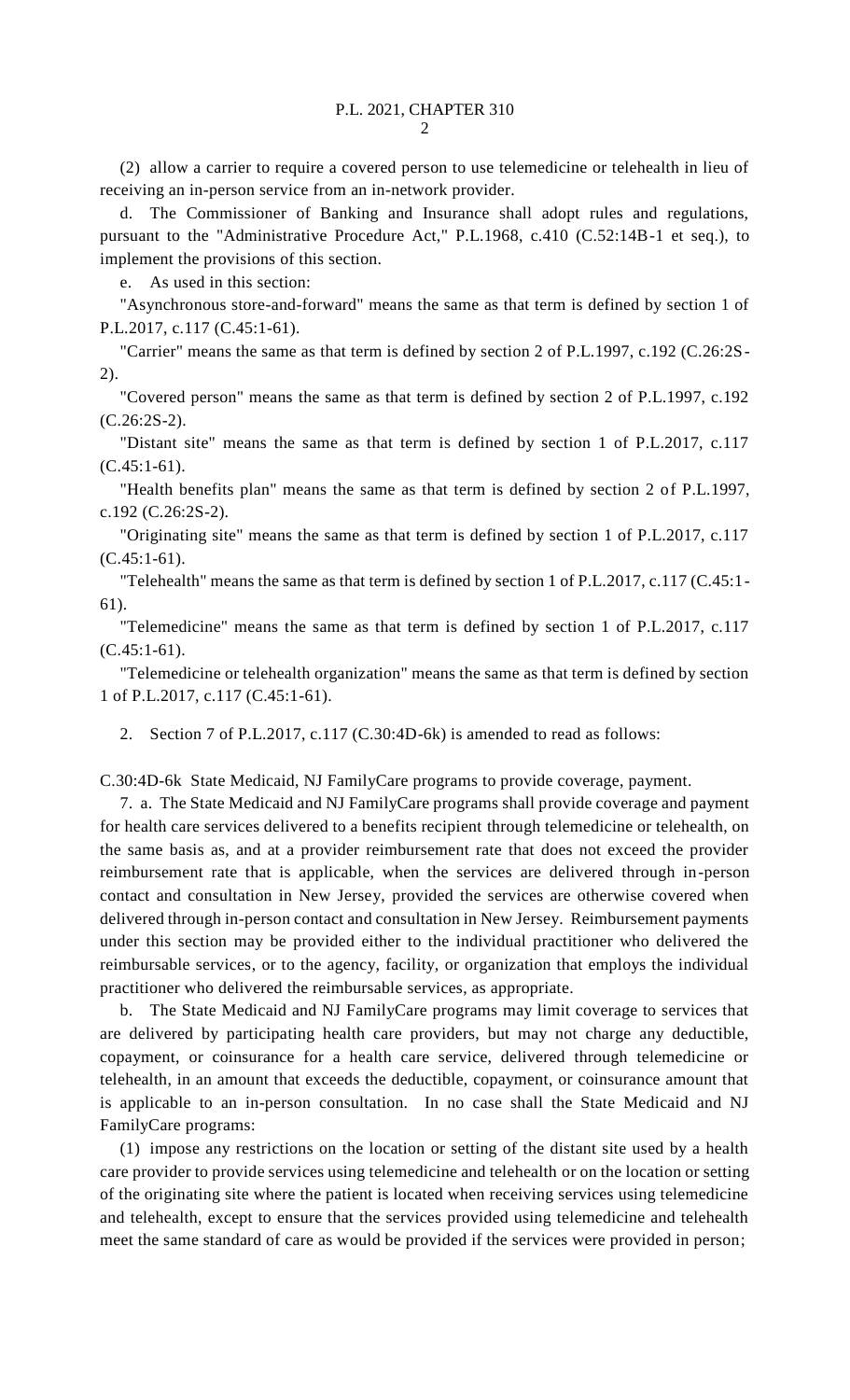(2) restrict the ability of a provider to use any electronic or technological platform to provide services using telemedicine or telehealth, including, but not limited to, interactive, real-time, two-way audio, which may be used in combination with asynchronous store-andforward technology without video capabilities, including audio-only telephone conversations, to provide services using telemedicine or telehealth, provided that the platform used:

(a) allows the provider to meet the same standard of care as would be provided if the services were provided in person; and

(b) is compliant with the requirements of the federal health privacy rule set forth at 45 CFR Parts 160 and 164;

(3) deny coverage for or refuse to provide reimbursement for routine patient monitoring performed using telemedicine and telehealth, including remote monitoring of a patient's vital signs and routine check-ins with the patient to monitor the patient's status and condition, if coverage and reimbursement would be provided if those services are provided in person, and the provider is able to meet the same standard of care as would be provided if the services were provided in person; or

(4) limit coverage only to services delivered by select third-party telemedicine or telehealth organizations.

c. Nothing in this section shall be construed to:

(1) prohibit the State Medicaid or NJ FamilyCare programs from providing coverage for only those services that are medically necessary, subject to the terms and conditions of the recipient's benefits plan; or

(2) allow the State Medicaid or NJ FamilyCare programs to require a benefits recipient to use telemedicine or telehealth in lieu of obtaining an in-person service from a participating health care provider.

d. The Commissioner of Human Services, in consultation with the Commissioner of Children and Families, shall apply for such State plan amendments or waivers as may be necessary to implement the provisions of this section and to secure federal financial participation for State expenditures under the federal Medicaid program and Children's Health Insurance Program.

e. As used in this section:

"Asynchronous store-and-forward" means the same as that term is defined by section 1 of P.L.2017, c.117 (C.45:1-61).

"Benefits recipient" or "recipient" means a person who is eligible for, and who is receiving, hospital or medical benefits under the State Medicaid program established pursuant to P.L.1968, c.413 (C.30:4D-1 et seq.), or under the NJ FamilyCare program established pursuant to P.L.2005, c.156 (C.30:4J-8 et al.), as appropriate.

"Distant site" means the same as that term is defined by section 1 of P.L.2017, c.117 (C.45:1-61).

"Originating site" means the same as that term is defined by section 1 of P.L.2017, c.117 (C.45:1-61).

"Participating health care provider" means a licensed or certified health care provider who is registered to provide health care services to benefits recipients under the State Medicaid or NJ FamilyCare programs, as appropriate.

"Telehealth" means the same as that term is defined by section 1 of P.L.2017, c.117 (C.45:1- 61).

"Telemedicine" means the same as that term is defined by section 1 of P.L.2017, c.117  $(C.45:1-61)$ .

"Telemedicine or telehealth organization" means the same as that term is defined by section 1 of P.L.2017, c.117 (C.45:1-61).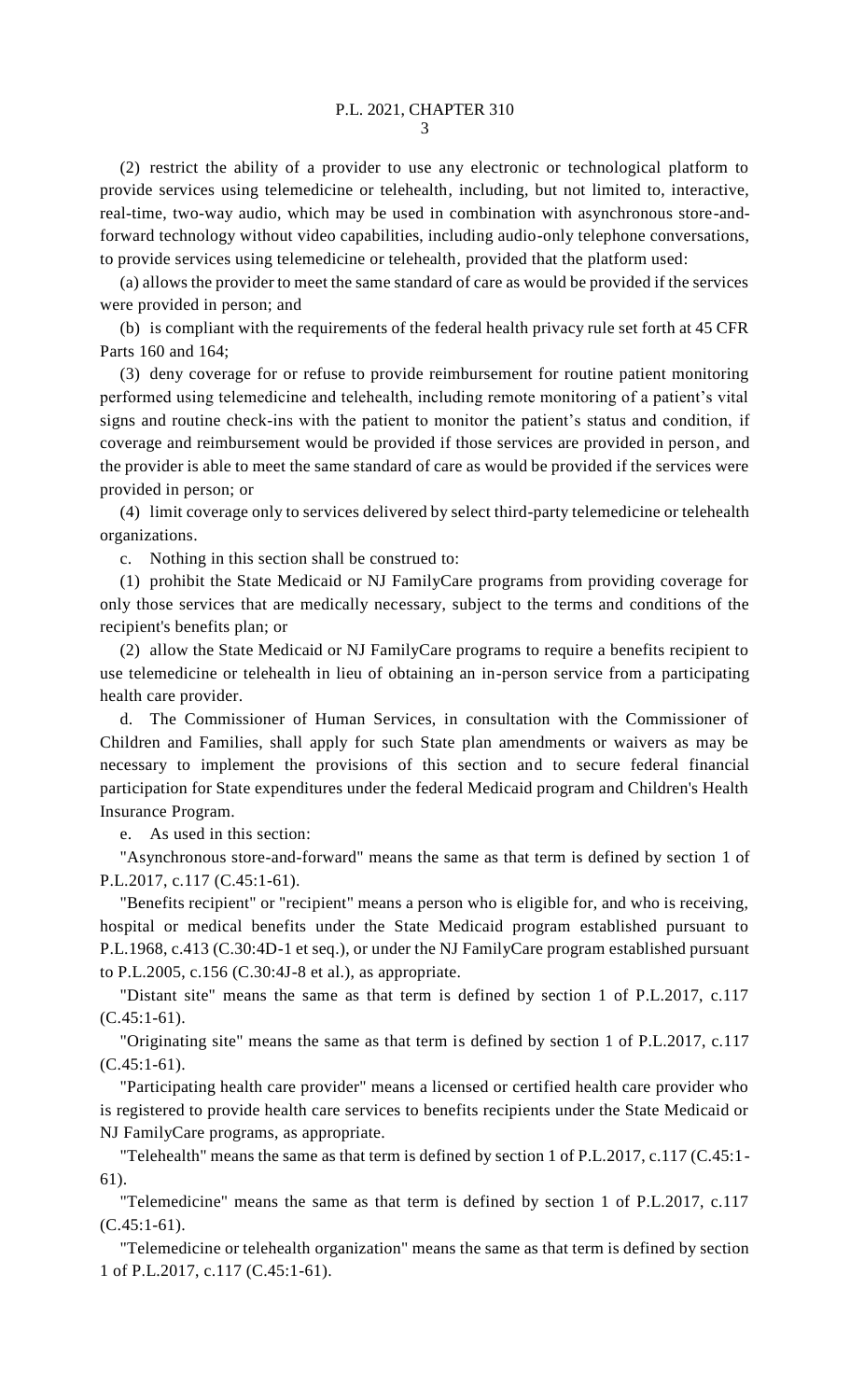3. Section 1 of P.L.2017, c.117 (C.45:1-61) is amended to read as follows:

C.45:1-61 Definitions relative to telemedicine and telehealth.

1. As used in P.L.2017, c.117 (C.45:1-61 et al.):

"Asynchronous store-and-forward" means the acquisition and transmission of images, diagnostics, data, and medical information either to, or from, an originating site or to, or from, the health care provider at a distant site, which allows for the patient to be evaluated without being physically present.

"Cross-coverage service provider" means a health care provider, acting within the scope of a valid license or certification issued pursuant to Title 45 of the Revised Statutes, who engages in a remote medical evaluation of a patient, without in-person contact, at the request of another health care provider who has established a proper provider-patient relationship with the patient.

"Distant site" means a site at which a health care provider, acting within the scope of a valid license or certification issued pursuant to Title 45 of the Revised Statutes, is located while providing health care services by means of telemedicine or telehealth.

"Health care provider" means an individual who provides a health care service to a patient, and includes, but is not limited to, a licensed physician, nurse, nurse practitioner, psychologist, psychiatrist, psychoanalyst, clinical social worker, physician assistant, professional counselor, respiratory therapist, speech pathologist, audiologist, optometrist, or any other health care professional acting within the scope of a valid license or certification issued pursuant to Title 45 of the Revised Statutes.

"On-call provider" means a licensed or certified health care provider who is available, where necessary, to physically attend to the urgent and follow-up needs of a patient for whom the provider has temporarily assumed responsibility, as designated by the patient's primary care provider or other health care provider of record.

"Originating site" means a site at which a patient is located at the time that health care services are provided to the patient by means of telemedicine or telehealth.

"Telehealth" means the use of information and communications technologies, including telephones, remote patient monitoring devices, or other electronic means, to support clinical health care, provider consultation, patient and professional health-related education, public health, health administration, and other services in accordance with the provisions of P.L.2017, c.117 (C.45:1-61 et al.).

"Telemedicine" means the delivery of a health care service using electronic communications, information technology, or other electronic or technological means to bridge the gap between a health care provider who is located at a distant site and a patient who is located at an originating site, either with or without the assistance of an intervening health care provider, and in accordance with the provisions of P.L.2017, c.117 (C.45:1-61 et al.). "Telemedicine" does not include the use, in isolation, of electronic mail, instant messaging, phone text, or facsimile transmission.

"Telemedicine or telehealth organization" means a corporation, sole proprietorship, partnership, or limited liability company that is organized for the primary purpose of administering services in the furtherance of telemedicine or telehealth.

4. Section 2 of P.L.2017, c.117 (C.45:1-62) is amended to read as follows:

C.45:1-62 Provision of health care through use of telemedicine, telehealth; requirements for provider.

2. a. Unless specifically prohibited or limited by federal or State law, a health care provider who establishes a proper provider-patient relationship with a patient may remotely provide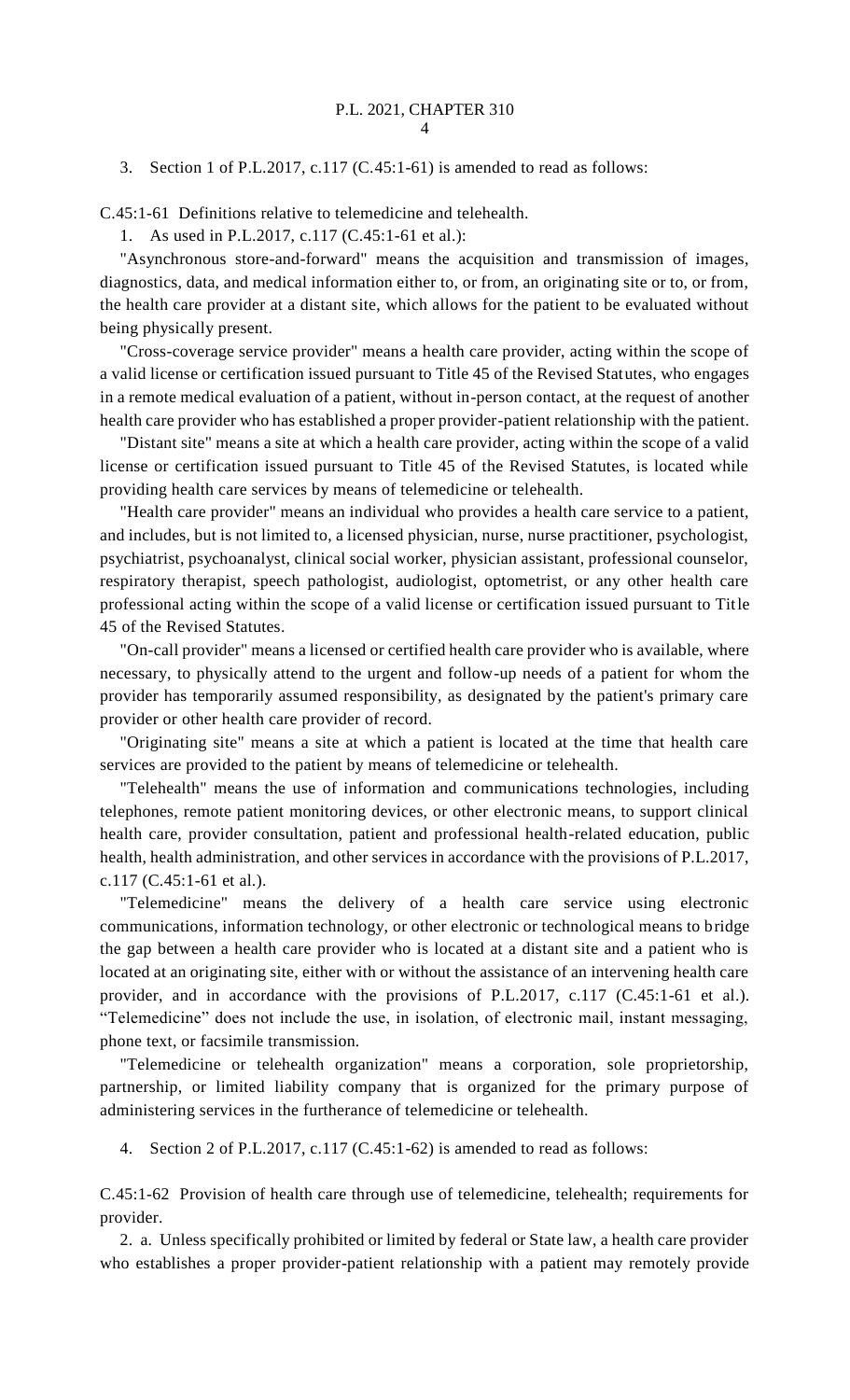health care services to a patient through the use of telemedicine. A health care provider may also engage in telehealth as may be necessary to support and facilitate the provision of health care services to patients. Nothing in P.L.2017, c.117 (C.45:1-61 et al.) shall be construed to allow a provider to require a patient to use telemedicine or telehealth in lieu of receiving services from an in-network provider.

b. Any health care provider who uses telemedicine or engages in telehealth while providing health care services to a patient, shall: (1) be validly licensed, certified, or registered, pursuant to Title 45 of the Revised Statutes, to provide such services in the State of New Jersey; (2) remain subject to regulation by the appropriate New Jersey State licensing board or other New Jersey State professional regulatory entity; (3) act in compliance with existing requirements regarding the maintenance of liability insurance; and (4) remain subject to New Jersey jurisdiction.

c. (1) Telemedicine services may be provided using interactive, real-time, two-way communication technologies or, subject to the requirements of paragraph (2) of this paragraph, asynchronous store-and-forward technology.

(2) A health care provider engaging in telemedicine or telehealth may use asynchronous store-and-forward technology to provide services with or without the use of interactive, realtime, two-way audio if, after accessing and reviewing the patient's medical records, the provider determines that the provider is able to meet the same standard of care as if the health care services were being provided in person and informs the patient of this determination at the outset of the telemedicine or telehealth encounter.

(3) (a) At the time the patient requests health care services to be provided using telemedicine or telehealth, the patient shall be clearly advised that the telemedicine or telehealth encounter may be with a health care provider who is not a physician, and that the patient may specifically request that the telemedicine or telehealth encounter be scheduled with a physician. If the patient requests that the telemedicine or telehealth encounter be with a physician, the encounter shall be scheduled with a physician.

(b) The identity, professional credentials, and contact information of a health care provider providing telemedicine or telehealth services shall be made available to the patient at the time the patient schedules services to be provided using telemedicine or telehealth, if available, or upon confirmation of the scheduled telemedicine or telehealth encounter, and shall be made available to the patient during and after the provision of services. The contact information shall enable the patient to contact the health care provider, or a substitute health care provider authorized to act on behalf of the provider who provided services, for at least 72 hours following the provision of services. If the health care provider is not a physician, and the patient requests that the services be provided by a physician, the health care provider shall assist the patient with scheduling a telemedicine or telehealth encounter with a physician.

(4) A health care provider engaging in telemedicine or telehealth shall review the medical history and any medical records provided by the patient. For an initial encounter with the patient, the provider shall review the patient's medical history and medical records prior to initiating contact with the patient, as required pursuant to paragraph (3) of subsection a. of section 3 of P.L.2017, c.117 (C.45:1-63). In the case of a subsequent telemedicine or telehealth encounter conducted pursuant to an ongoing provider-patient relationship, the provider may review the information prior to initiating contact with the patient or contemporaneously with the telemedicine or telehealth encounter.

(5) Following the provision of services using telemedicine or telehealth, the patient's medical information shall be entered into the patient's medical record, whether the medical record is a physical record, an electronic health record, or both, and, if so requested to by the patient, forwarded directly to the patient's primary care provider, health care provider of record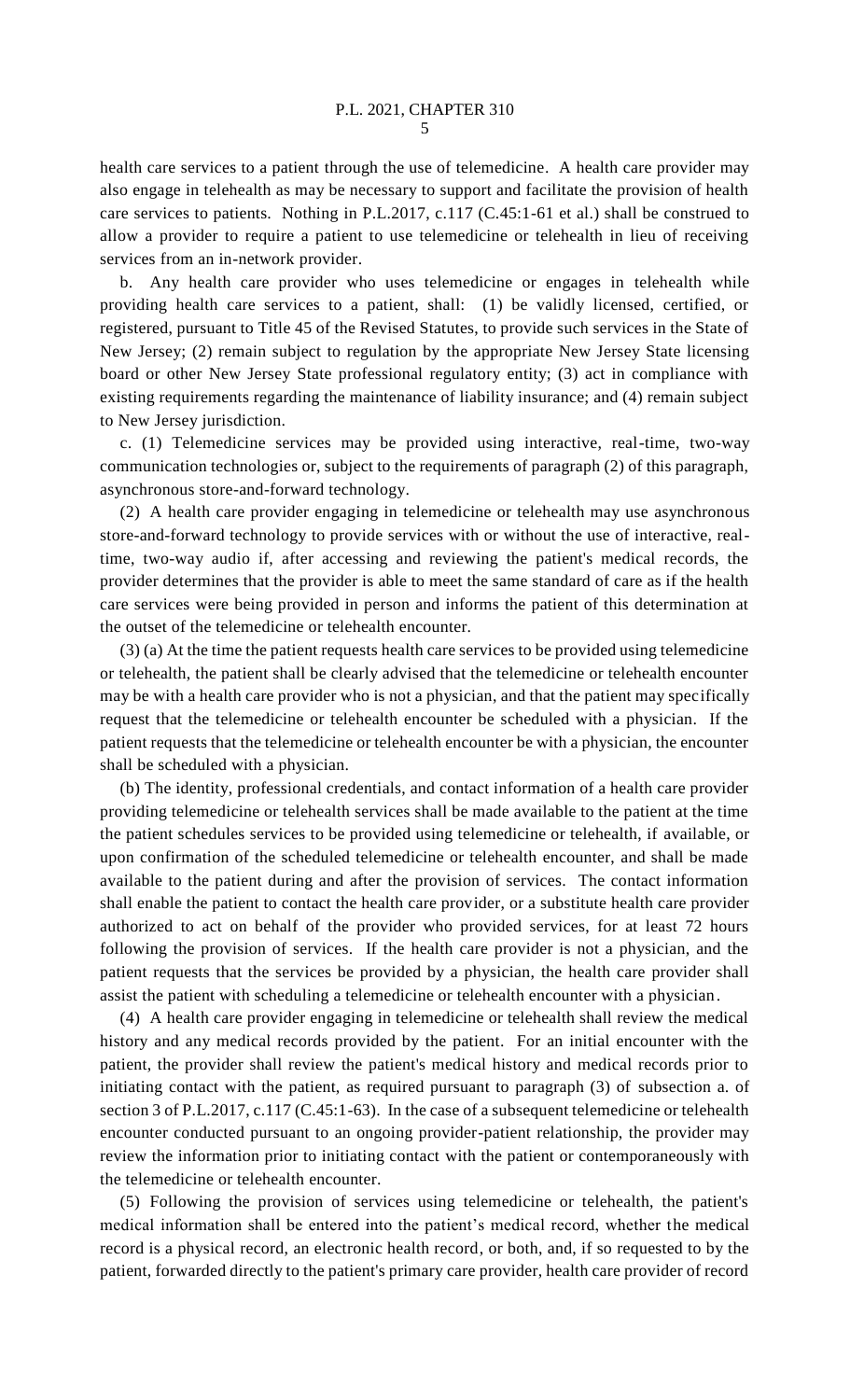or any other health care providers as may be specified by the patient. For patients without a primary care provider or other health care provider of record, the health care provider engaging in telemedicine or telehealth may advise the patient to contact a primary care provider, and, upon request by the patient, shall assist the patient with locating a primary care provider or other in-person medical assistance that, to the extent possible, is located within reasonable proximity to the patient. The health care provider engaging in telemedicine or telehealth shall also refer the patient to appropriate follow up care where necessary, including making appropriate referrals for in-person care or emergency or complementary care, if needed. Consent may be oral, written, or digital in nature, provided that the chosen method of consent is deemed appropriate under the standard of care.

d. (1) Any health care provider providing health care services using telemedicine or telehealth shall be subject to the same standard of care or practice standards as are applicable to in-person settings. If telemedicine or telehealth services would not be consistent with this standard of care, the health care provider shall direct the patient to seek in-person care.

(2) Diagnosis, treatment, and consultation recommendations, including discussions regarding the risk and benefits of the patient's treatment options, which are made through the use of telemedicine or telehealth, including the issuance of a prescription based on a telemedicine or telehealth encounter, shall be held to the same standard of care or practice standards as are applicable to in-person settings. Unless the provider has established a proper provider-patient relationship with the patient, a provider shall not issue a prescription to a patient based solely on the responses provided in an online static questionnaire.

(3) In the event that a mental health screener, screening service, or screening psychiatrist subject to the provisions of P.L.1987, c.116 (C.30:4-27.1 et seq.) determines that an in-person psychiatric evaluation is necessary to meet standard of care requirements, or in the event that a patient requests an in-person psychiatric evaluation in lieu of a psychiatric evaluation performed using telemedicine or telehealth, the mental health screener, screening service, or screening psychiatrist may nevertheless perform a psychiatric evaluation using telemedicine and telehealth if it is determined that the patient cannot be scheduled for an in-person psychiatric evaluation within the next 24 hours. Nothing in this paragraph shall be construed to prevent a patient who receives a psychiatric evaluation using telemedicine and telehealth as provided in this paragraph from receiving a subsequent, in-person psychiatric evaluation in connection with the same treatment event, provided that the subsequent in-person psychiatric evaluation is necessary to meet standard of care requirements for that patient.

e. The prescription of Schedule II controlled dangerous substances through the use of telemedicine or telehealth shall be authorized only after an initial in-person examination of the patient, as provided by regulation, and a subsequent in-person visit with the patient shall be required every three months for the duration of time that the patient is being prescribed the Schedule II controlled dangerous substance. However, the provisions of this subsection shall not apply, and the in-person examination or review of a patient shall not be required, when a health care provider is prescribing a stimulant which is a Schedule II controlled dangerous substance for use by a minor patient under the age of 18, provided that the health care provider is using interactive, real-time, two-way audio and video technologies when treating the patient and the health care provider has first obtained written consent for the waiver of these in-person examination requirements from the minor patient's parent or guardian.

f. A mental health screener, screening service, or screening psychiatrist subject to the provisions of P.L.1987, c.116 (C.30:4-27.1 et seq.):

(1) shall not be required to obtain a separate authorization in order to engage in telemedicine or telehealth for mental health screening purposes; and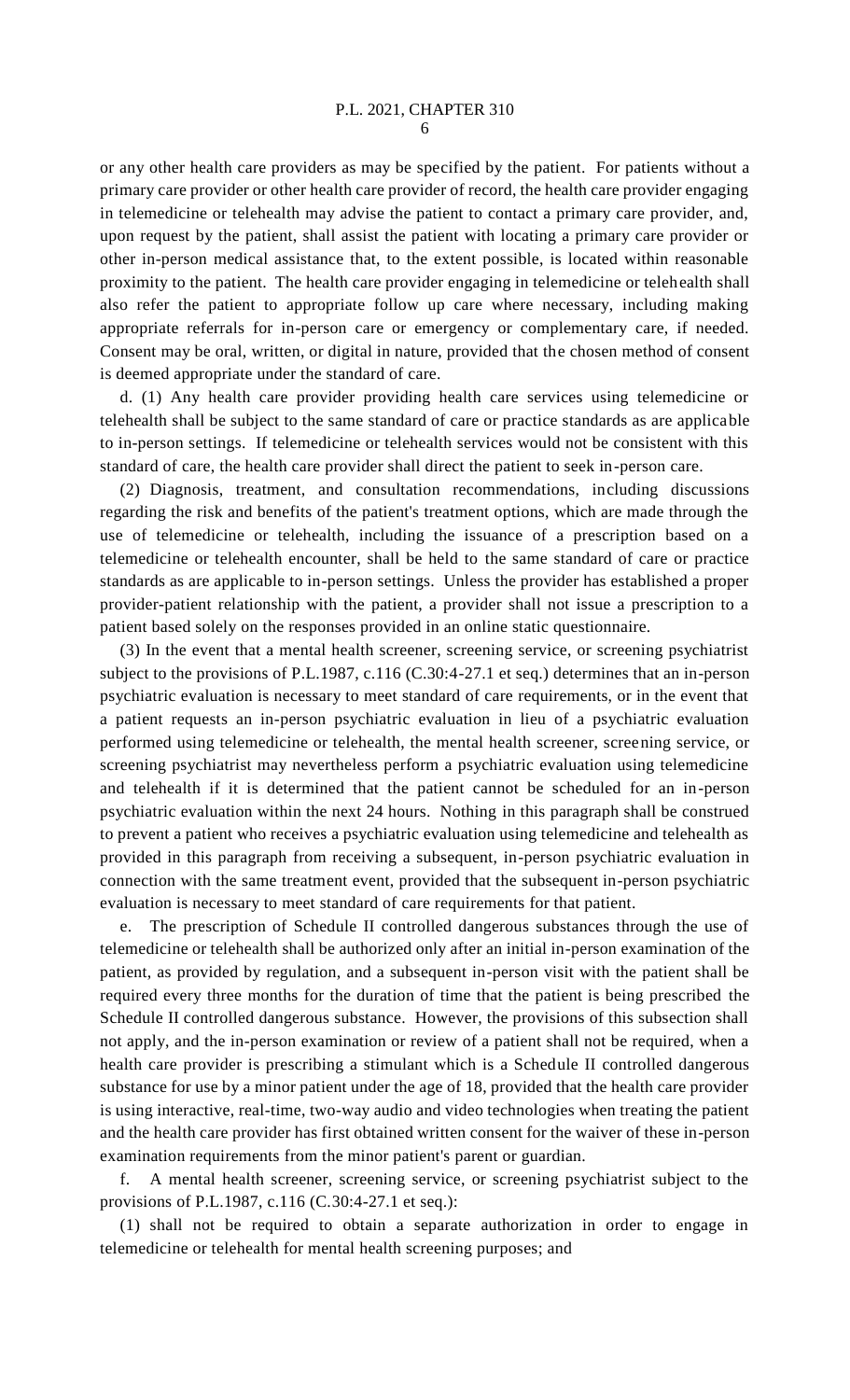(2) shall not be required to request and obtain a waiver from existing regulations, prior to engaging in telemedicine or telehealth.

g. A health care provider who engages in telemedicine or telehealth, as authorized by P.L.2017, c.117 (C.45:1-61 et al.), shall maintain a complete record of the patient's care, and shall comply with all applicable State and federal statutes and regulations for recordkeeping, confidentiality, and disclosure of the patient's medical record.

h. A health care provider shall not be subject to any professional disciplinary action under Title 45 of the Revised Statutes solely on the basis that the provider engaged in telemedicine or telehealth pursuant to P.L.2017, c.117 (C.45:1-61 et al.).

i. (1) In accordance with the "Administrative Procedure Act," P.L.1968, c.410 (C.52:14B-1 et seq.), the State boards or other entities that, pursuant to Title 45 of the Revised Statutes, are responsible for the licensure, certification, or registration of health care providers in the State, shall each adopt rules and regulations that are applicable to the health care providers under their respective jurisdictions, as may be necessary to implement the provisions of this section and facilitate the provision of telemedicine and telehealth services. Such rules and regulations shall, at a minimum:

(a) include best practices for the professional engagement in telemedicine and telehealth;

(b) ensure that the services patients receive using telemedicine or telehealth are appropriate, medically necessary, and meet current quality of care standards;

(c) include measures to prevent fraud and abuse in connection with the use of telemedicine and telehealth, including requirements concerning the filing of claims and maintaining appropriate records of services provided; and

(d) provide substantially similar metrics for evaluating quality of care and patient outcomes in connection with services provided using telemedicine and telehealth as currently apply to services provided in person.

(2) In no case shall the rules and regulations adopted pursuant to paragraph (1) of this subsection require a provider to conduct an initial in-person visit with the patient as a condition of providing services using telemedicine or telehealth.

(3) The failure of any licensing board to adopt rules and regulations pursuant to this subsection shall not have the effect of delaying the implementation of this act, and shall not prevent health care providers from engaging in telemedicine or telehealth in accordance with the provisions of this act and the practice act applicable to the provider's professional licensure, certification, or registration.

5. Section 9 of P.L.2017, c.117 (C.52:14-17.29w) is amended to read as follows:

C.52:14-17.29w State Health Benefits Commission to provide coverage, payment.

9. a. The State Health Benefits Commission shall ensure that every contract purchased thereby, which provides hospital and medical expense benefits, additionally provides coverage and payment for health care services delivered to a covered person through telemedicine or telehealth, on the same basis as, and at a provider reimbursement rate that does not exceed the provider reimbursement rate that is applicable, when the services are delivered through inperson contact and consultation in New Jersey, provided the services are otherwise covered under the contract when delivered through in-person contact and consultation in New Jersey. Reimbursement payments under this section may be provided either to the individual practitioner who delivered the reimbursable services, or to the agency, facility, or organization that employs the individual practitioner who delivered the reimbursable services, as appropriate.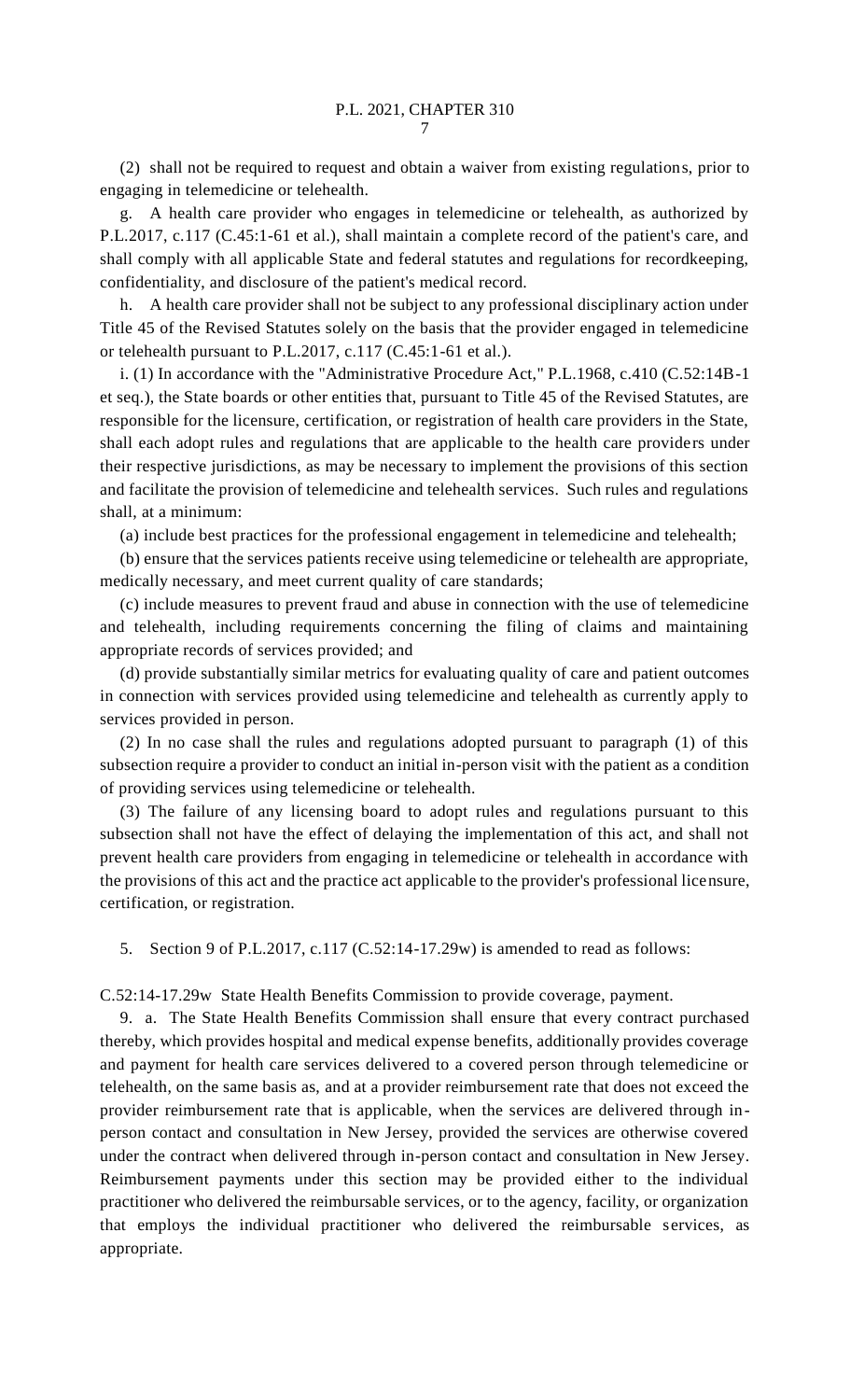b. A health benefits contract purchased by the State Health Benefits Commission may limit coverage to services that are delivered by health care providers in the health benefits plan's network, but may not charge any deductible, copayment, or coinsurance for a health care service, delivered through telemedicine or telehealth, in an amount that exceeds the deductible, copayment, or coinsurance amount that is applicable to an in-person consultation. In no case shall a health benefits contract purchased by the State Health Benefits Commission:

(1) impose any restrictions on the location or setting of the distant site used by a health care provider to provide services using telemedicine and telehealth or on the location or setting of the originating site where the patient is located when receiving services using telemedicine and telehealth, except to ensure that the services provided using telemedicine and telehealth meet the same standard of care as would be provided if the services were provided in person;

(2) restrict the ability of a provider to use any electronic or technological platform to provide services using telemedicine or telehealth, including, but not limited to, interactive, real-time, two-way audio, which may be used in combination with asynchronous store-andforward technology without video capabilities, including audio-only telephone conversations, to provide services using telemedicine or telehealth, provided that the platform used:

(a) allows the provider to meet the same standard of care as would be provided if the services were provided in person; and

(b) is compliant with the requirements of the federal health privacy rule set forth at 45 CFR Parts 160 and 164;

(3) deny coverage for or refuse to provide reimbursement for routine patient monitoring performed using telemedicine and telehealth, including remote monitoring of a patient's vital signs and routine check-ins with the patient to monitor the patient's status and condition, if coverage and reimbursement would be provided if those services are provided in person, and the provider is able to meet the same standard of care as would be provided if the services were provided in person; or

(4) limit coverage only to services delivered by select third-party telemedicine or telehealth organizations.

c. Nothing in this section shall be construed to:

(1) prohibit a health benefits contract from providing coverage for only those services that are medically necessary, subject to the terms and conditions of the covered person's health benefits plan; or

(2) allow the State Health Benefits Commission, or a contract purchased thereby, to require a covered person to use telemedicine or telehealth in lieu of receiving an in-person service from an in-network provider.

d. The State Health Benefits Commission shall adopt rules and regulations, pursuant to the "Administrative Procedure Act," P.L.1968, c.410 (C.52:14B-1 et seq.), to implement the provisions of this section.

e. As used in this section:

"Asynchronous store-and-forward" means the same as that term is defined by section 1 of P.L.2017, c.117 (C.45:1-61).

"Distant site" means the same as that term is defined by section 1 of P.L.2017, c.117 (C.45:1-61).

"Originating site" means the same as that term is defined by section 1 of P.L.2017, c.117  $(C.45:1-61)$ .

"Telehealth" means the same as that term is defined by section 1 of P.L.2017, c.117 (C.45:1- 61).

"Telemedicine" means the same as that term is defined by section 1 of P.L.2017, c.117  $(C.45:1-61)$ .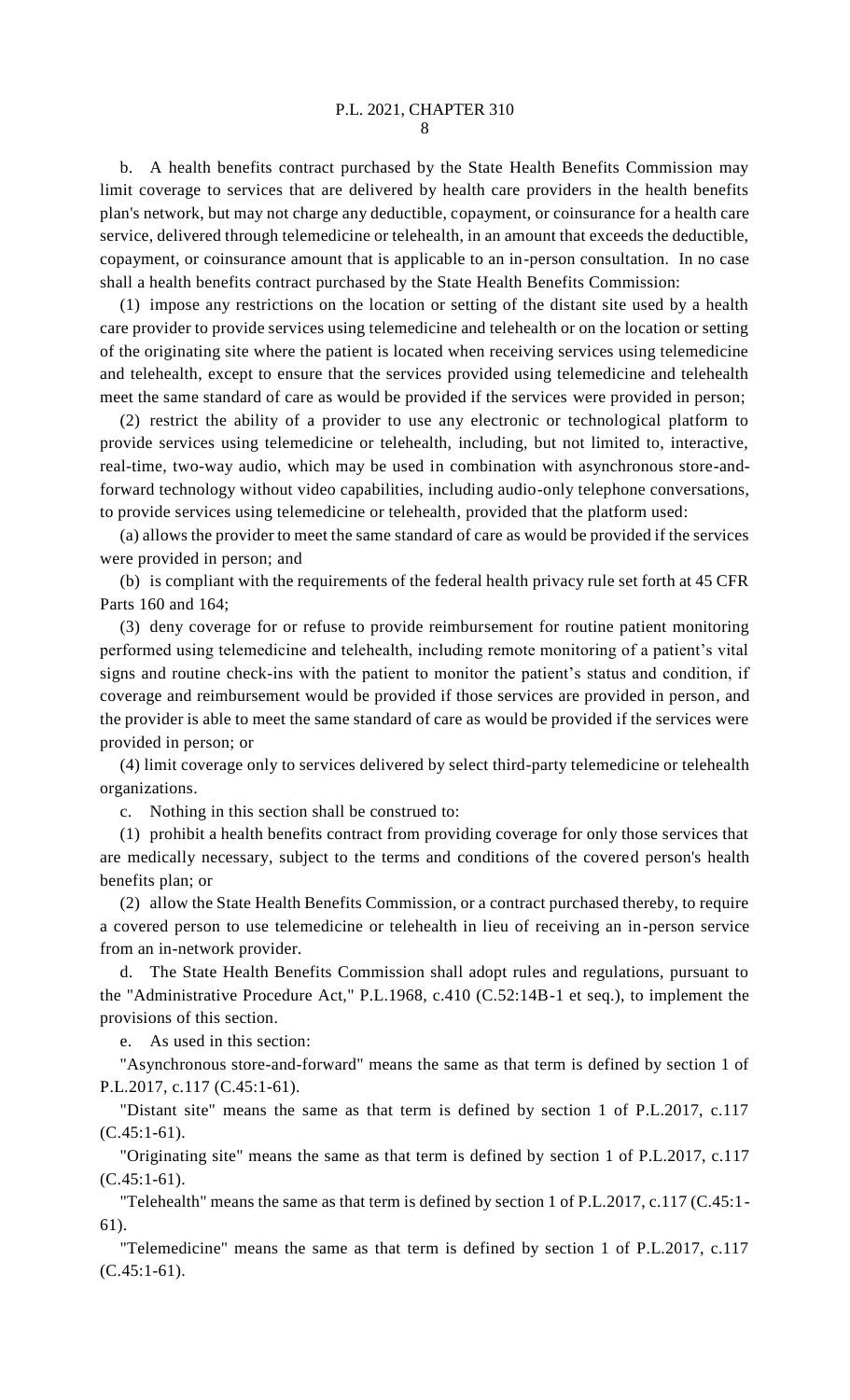"Telemedicine or telehealth organization" means the same as that term is defined by section 1 of P.L.2017, c.117 (C.45:1-61).

6. Section 10 of P.L.2017, c.117 (C.52:14-17.46.6h) is amended to read as follows:

C.52:14-17.46.6h School Employees Health Benefits Commission to provide coverage, payment.

10. a. The School Employees' Health Benefits Commission shall ensure that every contract purchased thereby, which provides hospital and medical expense benefits, additionally provides coverage and payment for health care services delivered to a covered person through telemedicine or telehealth, on the same basis as, and at a provider reimbursement rate that does not exceed the provider reimbursement rate that is applicable, when the services are delivered through in-person contact and consultation in New Jersey, provided the services are otherwise covered under the contract when delivered through in-person contact and consultation in New Jersey. Reimbursement payments under this section may be provided either to the individual practitioner who delivered the reimbursable services, or to the agency, facility, or organization that employs the individual practitioner who delivered the reimbursable services, as appropriate.

b. A health benefits contract purchased by the School Employees' Health Benefits Commission may limit coverage to services that are delivered by health care providers in the health benefits plan's network, but may not charge any deductible, copayment, or coinsurance for a health care service, delivered through telemedicine or telehealth, in an amount that exceeds the deductible, copayment, or coinsurance amount that is applicable to an in-person consultation. In no case shall a health benefits contract purchased by the School Employees' Health Benefits Commission:

(1) impose any restrictions on the location or setting of the distant site used by a health care provider to provide services using telemedicine and telehealth or on the location or setting of the originating site where the patient is located when receiving services using telemedicine and telehealth, except to ensure that the services provided using telemedicine and telehealth meet the same standard of care as would be provided if the services were provided in person;

(2) restrict the ability of a provider to use any electronic or technological platform to provide services using telemedicine or telehealth, including, but not limited to, interactive, real-time, two-way audio, which may be used in combination with asynchronous store-andforward technology without video capabilities, including audio-only telephone conversations, to provide services using telemedicine or telehealth, provided that the platform used:

(a) allows the provider to meet the same standard of care as would be provided if the services were provided in person; and

(b) is compliant with the requirements of the federal health privacy rule set forth at 45 CFR Parts 160 and 164;

(3) deny coverage for or refuse to provide reimbursement for routine patient monitoring performed using telemedicine and telehealth, including remote monitoring of a patient's vital signs and routine check-ins with the patient to monitor the patient's status and condition, if coverage and reimbursement would be provided if those services are provided in person, and the provider is able to meet the same standard of care as would be provided if the services were provided in person; or

(4) limit coverage only to services delivered by select third-party telemedicine or telehealth organizations.

c. Nothing in this section shall be construed to: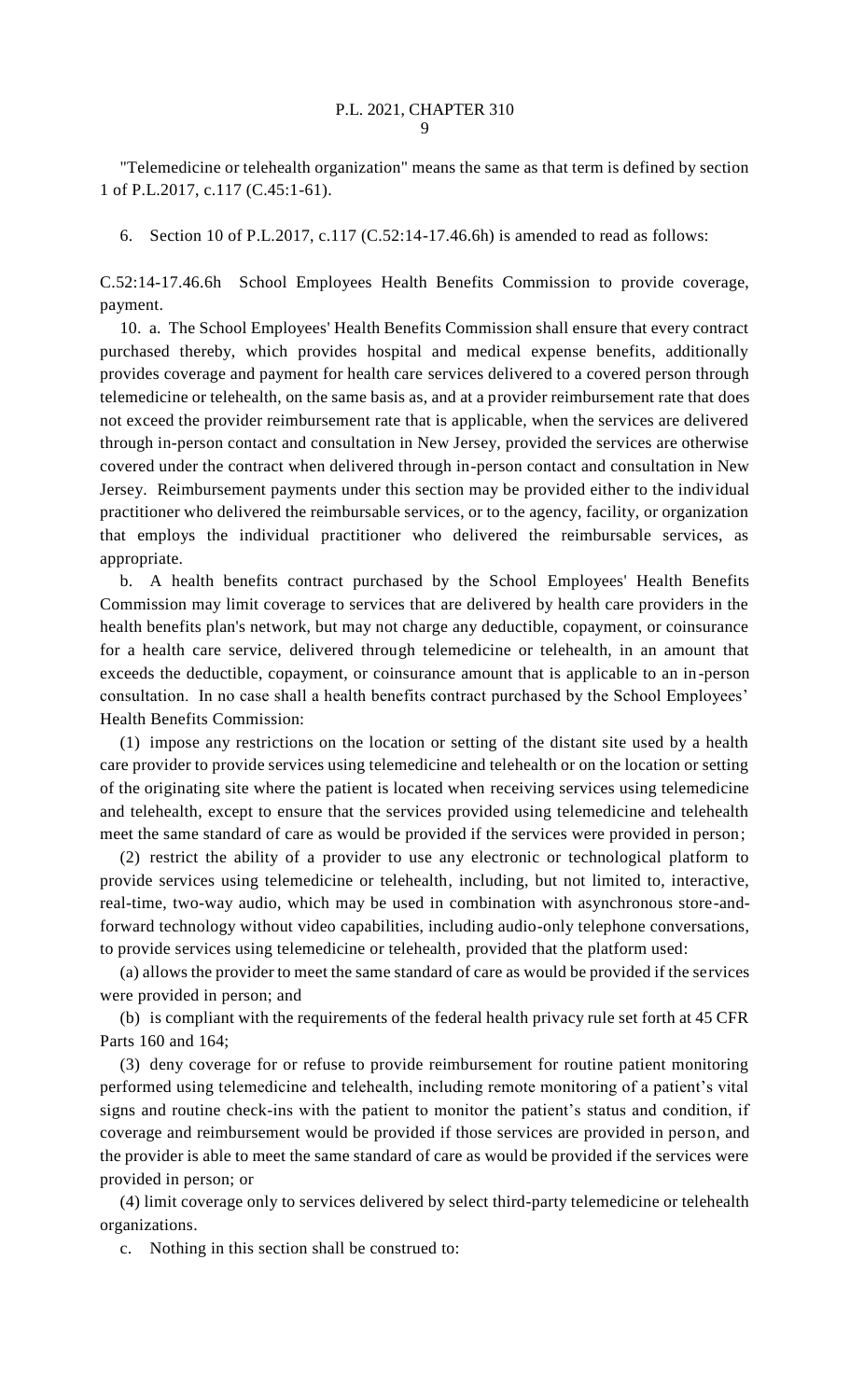(1) prohibit a health benefits contract from providing coverage for only those services that are medically necessary, subject to the terms and conditions of the covered person's health benefits plan; or

(2) allow the School Employees' Health Benefits Commission, or a contract purchased thereby, to require a covered person to use telemedicine or telehealth in lieu of receiving an in-person service from an in-network provider.

d. The School Employees' Health Benefits Commission shall adopt rules and regulations, pursuant to the "Administrative Procedure Act," P.L.1968, c.410 (C.52:14B-1 et seq.), to implement the provisions of this section.

e. As used in this section:

"Asynchronous store-and-forward" means the same as that term is defined by section 1 of P.L.2017, c.117 (C.45:1-61).

"Distant site" means the same as that term is defined by section 1 of P.L.2017, c.117 (C.45:1-61).

"Originating site" means the same as that term is defined by section 1 of P.L.2017, c.117  $(C.45:1-61)$ .

"Telehealth" means the same as that term is defined by section 1 of P.L.2017, c.117 (C.45:1- 61).

"Telemedicine" means the same as that term is defined by section 1 of P.L.2017, c.117  $(C.45:1-61)$ .

"Telemedicine or telehealth organization" means the same as that term is defined by section 1 of P.L.2017, c.117 (C.45:1-61).

7. a. A carrier that offers a health benefits plan in this State shall provide coverage, without the imposition of any cost sharing requirements, including deductibles, copayments, or coinsurance, prior authorization requirements, or other medical management requirements, for the following items and services furnished during any portion of the federal state of emergency declared in response to the coronavirus disease 2019 (COVID-19) pandemic:

(1) testing for COVID-19, provided that a health care practitioner has issued a medical order for the testing; and

(2) items and services furnished or provided to an individual during health care provider office visits, including in-person visits and telemedicine and telehealth encounters, urgency care center visits, and emergency department visits, that result in an order for administration of a test for COVID-19, but only to the extent that the items and services relate to the furnishing or administration of the test for COVID-19 or to the evaluation of the individual for purposes of determining the need of the individual for that test.

b. As used in this section, "carrier," means an insurance company, health service corporation, hospital service corporation, medical service corporation, or health maintenance organization authorized to issue health benefits plans in this State, and shall include the State Health Benefits Program and the School Employees' Health Benefits Program.

8. The Commissioner of Human Services shall apply for such State plan amendments or waivers as may be necessary to implement the provisions of this act and to secure federal financial participation for State Medicaid expenditures under the federal Medicaid program.

9. a. The Commissioner of Health shall conduct a study to assess whether or to what extent coverage and payment for health care services delivered to a covered person through telemedicine or telehealth should be reimbursed at a provider reimbursement rate that equals the provider reimbursement rate that is applicable, when the services are delivered through in-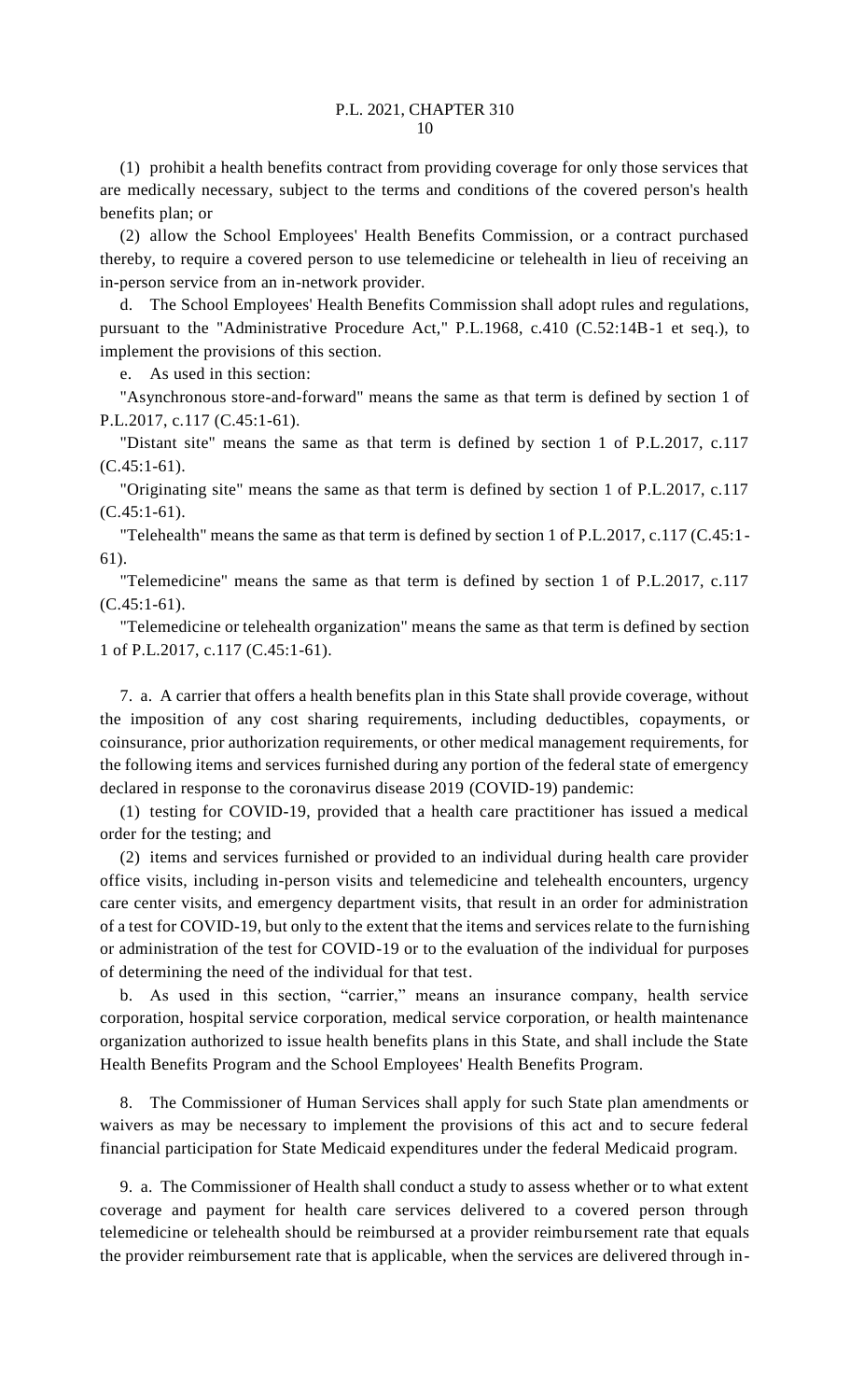## P.L. 2021, CHAPTER 310 11

person contact and consultation in New Jersey, as well as to assess whether telemedicine and telehealth may be appropriately used to satisfy network adequacy requirements applicable to health benefits plans in New Jersey. In conducting the study, the commissioner shall consider the effect of the availability and provision of health care services delivered through telemedicine or telehealth upon utilization, access to care, patient outcomes, and patient satisfaction; whether the delivery of services through telemedicine or telehealth affects the standard, quality, or cost of care; whether different or more stringent utilization management requirements should be adopted for coverage and payment for health care services delivered through telehealth or telemedicine; how the incentivization of the provision of telehealth and telemedicine services impacts underserved populations; and any consideration the commissioner deems relevant. As part of the study, the commissioner may also consider the adoption and impact of reimbursement requirements for telehealth and telemedicine in other jurisdictions. Nothing herein shall preclude the commissioner, in the commissioner's discretion, from engaging, contracting, or entering into an agreement with one or more thirdparty vendors to conduct all or part of the study required by the subsection. Such vendor may consider or analyze any additional factors or information the vendor deems relevant to the study, as approved by the commissioner. The commissioner or such vendor shall consult with the Commissioner of Banking and Insurance, the State Treasurer, and the Commissioner of Human Services in conducting the study.

b. The commissioner shall prepare and submit a report to the Governor and, pursuant to section 2 of P.L.1991, c.164 (C.52:14-19.1), to the Legislature, no later than the first day of the eighteenth month next following the effective date of P.L.2021, c.310 outlining the commissioner's findings and any recommendations for legislation, administrative action, or other actions as the commissioner deems appropriate. Such recommendations shall not on their own be binding on any health benefits plan in New Jersey, State Medicaid and NJ FamilyCare, the State Health Benefits Plan, or the School Employees' Health benefits Plan. Nothing herein shall preclude the commissioner, in the commissioner's discretion, from engaging, contracting, or entering into an agreement with one or more third-party vendors to prepare the report required by this subsection.

There is appropriated from the General Fund to the Department of Health the sum of \$500,000 to effectuate the provisions of this section.

## Repealer.

10. P.L.2020, c.3 and P.L.2020, c.7 are repealed.

11. a. For the period beginning on the effective date of P.L.2021, c.310 and ending on December 31, 2023, a health benefits plan in this State shall provide coverage and payment for health care services delivered to a covered person through telemedicine or telehealth at a provider reimbursement rate that equals the provider reimbursement rate that is applicable, when the services are delivered through in-person contact and consultation in New Jersey, provided the services are otherwise covered by the health benefits plan when delivered through in-person contact and consultation in New Jersey. The requirements of this subsection shall not apply to:

(1) a health care service provided by a telemedicine or telehealth organization that does not provide the health care service on an in-person basis in New Jersey; or

(2) a physical health care service that was provided through real-time, two-way audio without a video component, whether or not utilized in combination with asynchronous storeand-forward technology, including through audio-only telephone conversation. The reimbursement rate for a physical health care service that is subject to this paragraph shall be